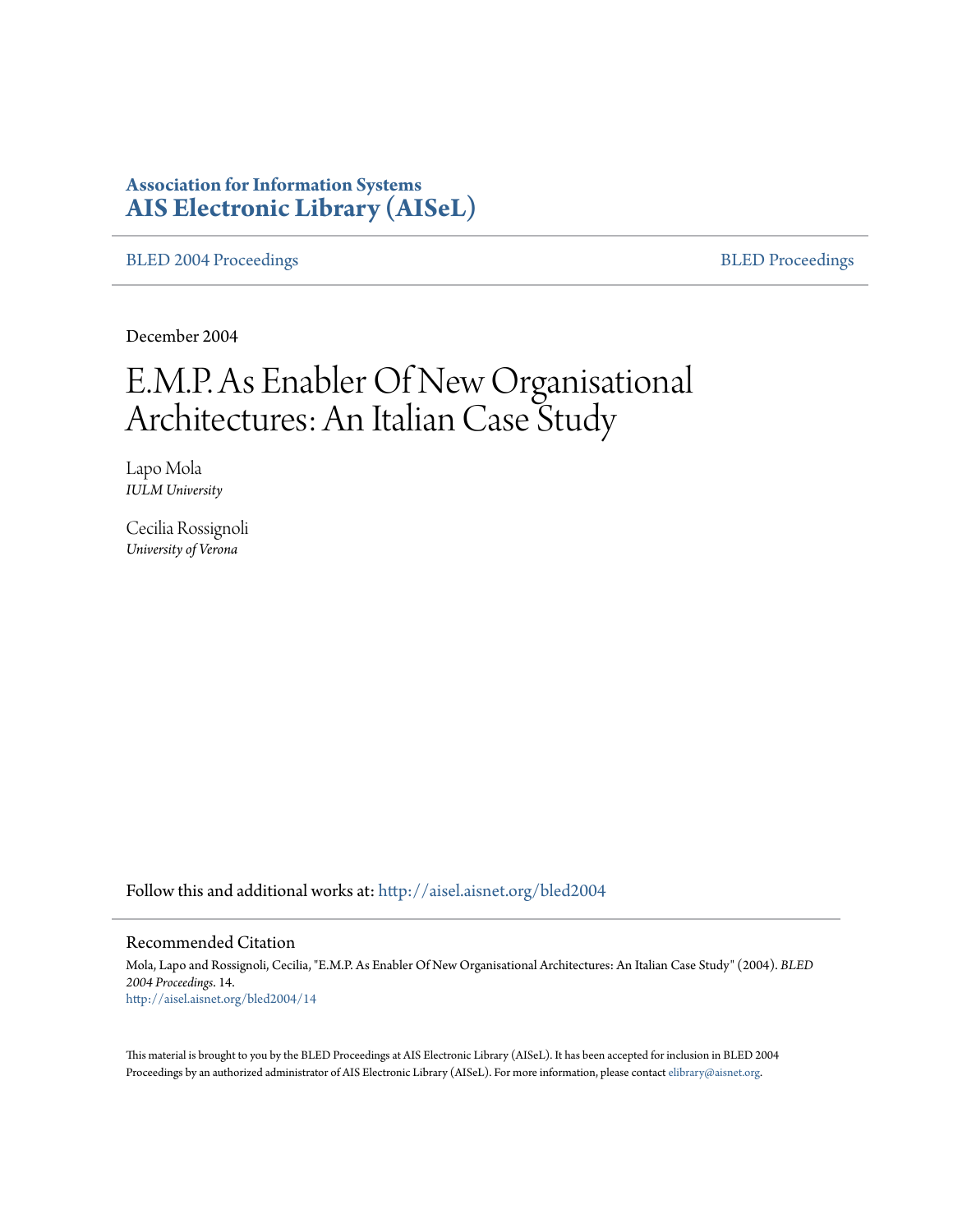## **17th Bled eCommerce Conference**

#### **eGlobal**

Bled, Slovenia, June 21 - 23, 2004

## **E.M.P. As Enabler Of New Organisational Architectures: An Italian Case Study (Research In Progress)**

#### **Cecilia Rossignoli**

University of Verona, Italy cecilia.rossignoli@univr.it

#### **Lapo Mola**

IULM University, Milan, Italy lapo.mola@iulm.it

#### **Abstract**

*The opportunity for organisations to manage their own processes using electronic means has lead to the development of new inter- and intra-organisational relationships and consequently to the network firm phenomenon (Fulk, De Sanctis, 1995; Powell, 1990 ; Malone, Yates, Benjamin, 1987; Prager, 1996). Business to Business (B2B) and electronic marketplaces (EMP) are assuming an ever-increasing role in the context of inter-organizational relationships, especially in the area of information systems. In this paper, the authors aim to show how B2B marketplaces have a significant potential impact on the structure of channel relationships and IT management arrangements. For this purpose an Italian example of an EMP called Tilesquare was analysed where the development of the digital market and all the connected technologies has brought about the creation of a new type of organisation. This paper studies this new organisational scheme in the light of Transaction Cost Theory (TCT). In the context of marketplaces, Tilesquare is a particularly important case from the points of view of both the organisational integration of the various integrated participants in the digital value chain (all the possible actors of the value chain of the building and furnishing material industry are present in the market) and of the commercial coverage represented by the various participants located in different countries all over the world and integrated in the platform. IS theory traditionally investigates these phenomena from a Transaction Cost Theory (Williamson, 1975) point of view. On the contrary, the authors of this paper have taken into consideration the limitations of this approach by showing how the Strategic Network theory could provide a useful framework in order to understand the new phenomena that are distinguishing some industries. To do this, the research work of Christiaanse and Markus (2002), who have worked on new organizational assets and the development of B2B in an EMP context, has been used.* 

*Key words: Electronic Marketplace, Inter-organisational processes, organisational changes*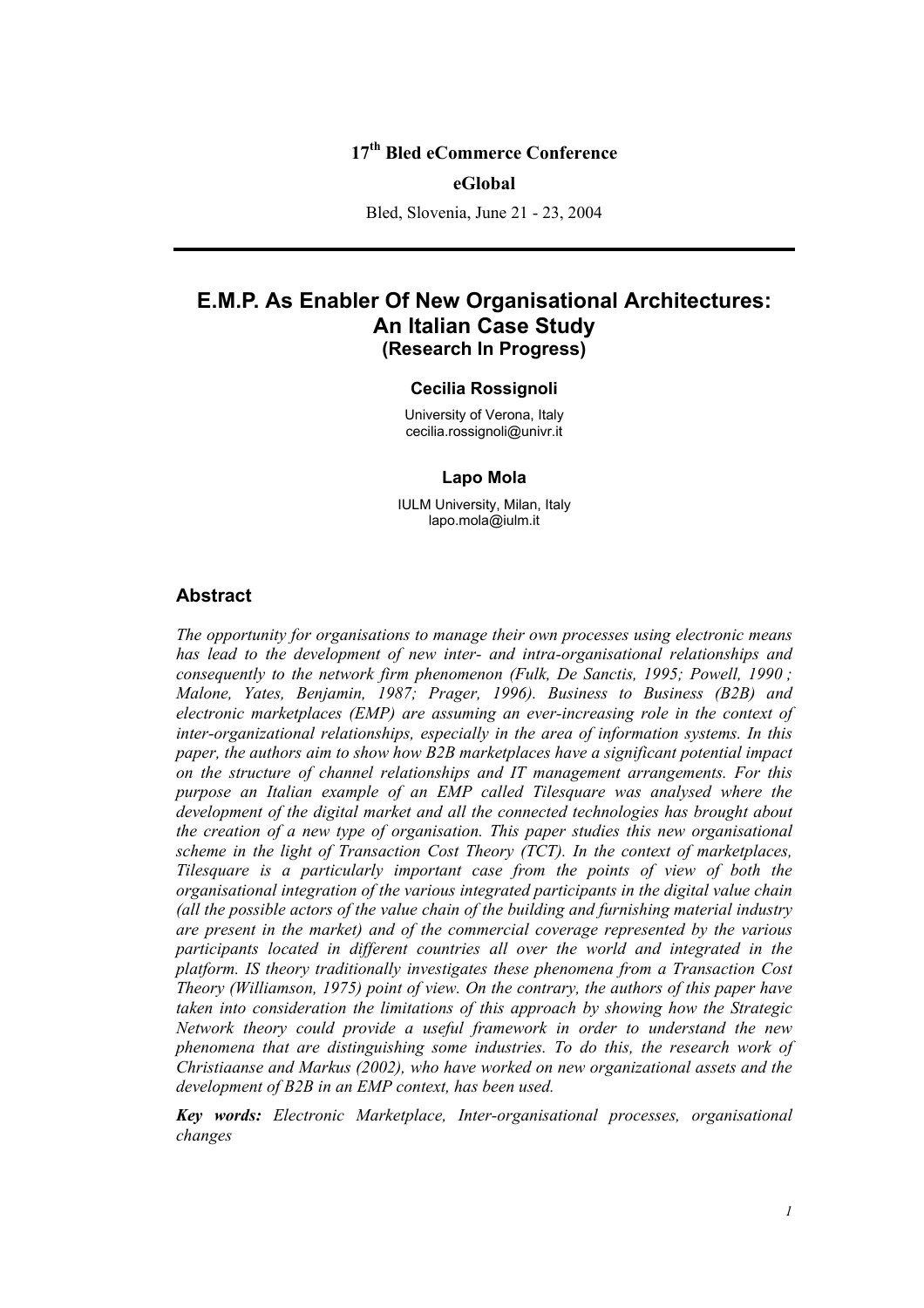## **1 Introduction**

The connection between organisational studies and IT research is becoming the focus of an increasing number of scholars. Following this trend, this paper underlines the relationships that link organisational and technological innovation and the aid offered by co-ordination technology in the research of new organisational forms Ciborra, (Ciborra,1993).

Nowadays, Information Technology (IT) plays a significant role in organisational studies, especially in the field of organisational design.

The opportunity for organisations to manage their own processes using electronic means, has allowed for the development of new inter- and intra-organisational relationships and consequently supported the emergence of the so-called network firm phenomenon (Fulk, De Sanctis, 1995; Powell, 1990; Malone, Yates, Benjamin, 1987; Prager, 1996)

Business to Business (B2B), e-marketplaces (EMP) and outsourcing agreements have assumed an ever-increasing role in the context of inter-organisational relationships, especially in the area of information systems.

IS (Information System) theory traditionally investigates this phenomenon from a Transaction Cost Theory perspective (Williamson 1975).

In the past, it was thought that transaction costs could be co-ordinated by market or hierarchy rules (Ouchi, 1980, Perrone 1990). Within the market, price tends to control the co-ordinating activities. On the other hand, within the hierarchy, formalised rules were necessary. But these two forms are not completely efficient, and therefore a new hybrid form was identified. According to Wigand and Benjamin, "low cost computation favors electronic markets by simplifying complex product descriptions and reducing asset specificity. An evolution from manufacturer-controlled value chains to electronic markets can be anticipated. Stakeholders will opt for markets when increased volume is greater than loss in revenue from electronic market effect". (Wigand and Benjamin, 2004).

The phenomenon of EMP, or Electronic Marketplace, can be considered a hybrid form that combines some characteristics of the market with others of the hierarchy.

The organisational role of ICT is to deal with the management of decisional and communication interdependence among participants and to produce the necessary information to support transactions. ICTs become a form of co-ordination technology, which Thompson (1967) referred to as mediating technologies. The aim of these technologies is to standardize the flow of information by making research and the selection of possible participants easier, for example contract definition.

B2B marketplaces have a significant potential impact on the structure of channel relationships and IT (Information Technology) management arrangements. The outsourcing of ICT allows organisations to externalise services when it becomes more convenient from a strategic and economic point of view.

Widespread adoption of EMP as intermediaries in inter-organisational relationships could lead to a much greater level of standardisation and/or IT outsourcing (Christiaanse, Markus, 2002).

Pfeffer (1981) studied these events from the internal and external power balance perspective (Costa, 2001; De Marco, 2000).

Outsourcing of ICT has become increasingly important in the last few years. Rockart, Earl and Ross (1996) consider this solution a practical option in business management. Moreover Fowler and Jeffs (1993) maintain that it acts as an accelerator for organisational changes.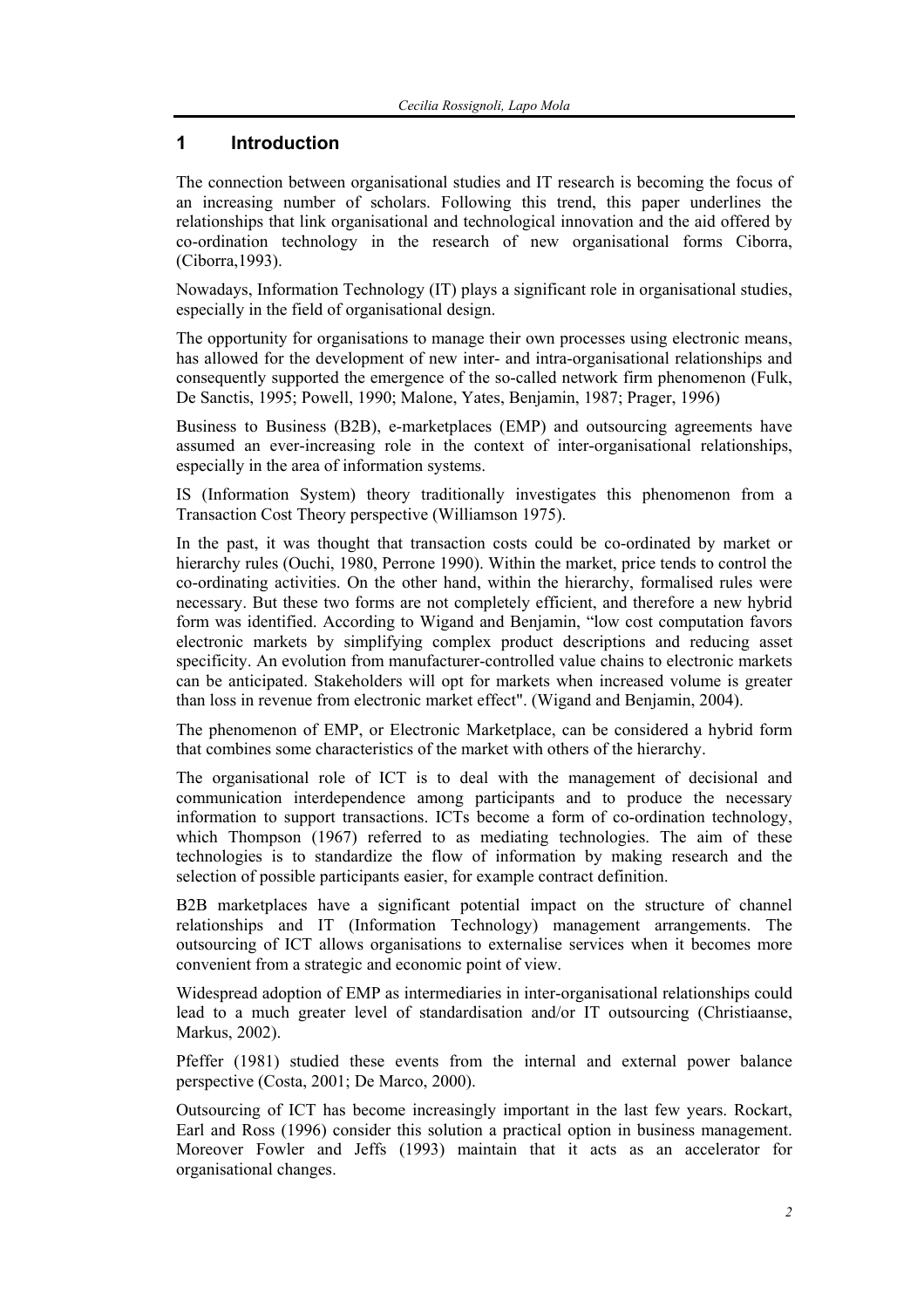The Transaction Costs Theory helps to understand the perspective of EMP and the reasons why outsourcing strategies have been adopted, but, after a certain point, this theory no longer helps to interpret new organisational forms.

This paper focuses on a case study of an EMP and on the IS literature where the role of co-ordination technology has been studied, emphasizing the limitations of Transaction Cost Theory and the need to refer to other theories, according to the framework presented by Christiaanse and Markus in the last ICIS(1).

## **2 The Case Study**

## *2.1 Methodology*

l

The following case study concerns an Italian e-marketplace.

The case study research method was chosen because it is useful for examining a phenomenon in its natural settings (Benbasat, 1984). The table below shows the flow of major activities involved in the study.

The case study research method was also chosen as it can be an ideal vehicle for gaining a deeper understanding of implicit and explicit business processes and the roles of people and systems in organisations (Campbell, 1975; Dukes, 1965; Hamel et al., 1993; Lee, 1989; Stake, 1995).

The following case study is a qualitative research carried out with the use of semistructured interviews.

The sample was made up of the general marketplace manager, the IT manager and the project manager who responded to questions regarding the development of the platform, the project management and the organisational impacts.

The interviews involved the general management of a marketplace management company and the first to be interviewed was the managing director. He was asked questions about the general aims of the company, its mission, definition processes and the development of the idea of creating a company with a particular objective. After having collected the initial motivations, the interviews continued with some of the other departmental managers: the IT and organisation manager, the marketing manager and sales manager.

The questions asked of the IT and organisation manager were strictly concerned with the organisational and technological aspects regarding project development phases and the problems encountered.

Finally, the sales manager was asked questions focused on marketing aspects and the management of sales relations with customers who, in the case of the marketplace, are market participants.

All the questions on strategic marketing were discussed with the managing director. In fact, it became clear how the strategic sales policies used by the management considerably influenced primarily the survival, and then the development of the marketplace itself.

The main objectives consisted of describing real-life interventions, an unprecedented case of IT adoption or diffusion in an organisation where IT actually enabled business process

<sup>&</sup>lt;sup>1</sup> International Conferences on Information Systems, Christiaanse E., Markus L., "Business to Business electronic marketplaces and the structure of channel relationships" Barcelona, 18-21 December 2002.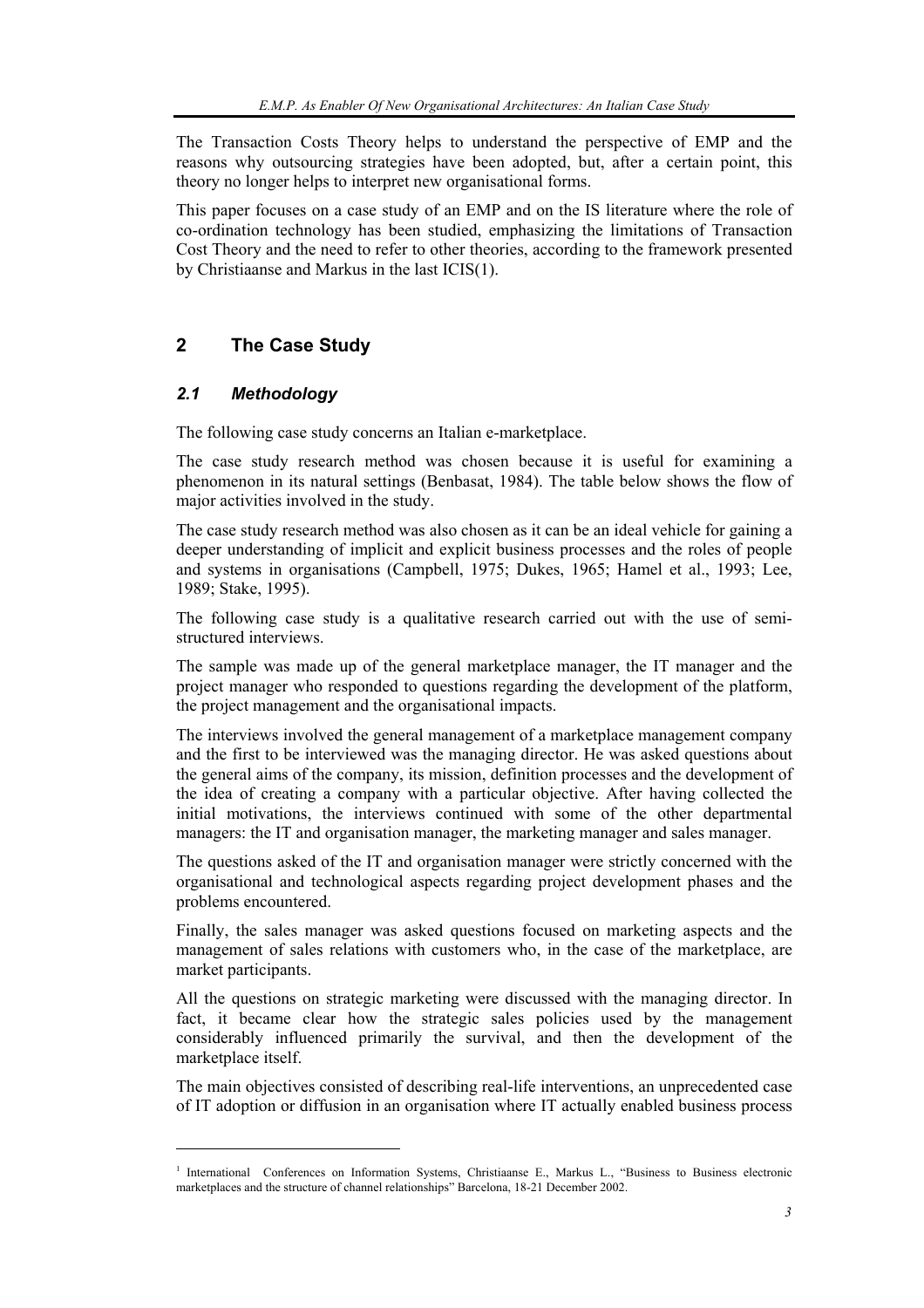innovation. At the same time, it was important to investigate those situations in which the interventions being evaluated had no clear set of outcomes.

| September 2002                 | Scanning and preliminary investigation                |  |
|--------------------------------|-------------------------------------------------------|--|
| October 2002                   | Selecting the research topic and subject organisation |  |
| September – November 2002      | Collecting and analysing secondary data               |  |
| November 2002 - April 2003     | Collecting and analysing primary data                 |  |
| May 2003 - June 2003           | Overall assessment                                    |  |
| July $2003$ – September 2003   | Structuring the write-up                              |  |
| September 2003 – December 2003 | Preparing the write-up                                |  |

*Table 1: Major Activities In Case Study* 

## *2.2 Description*

The marketplace analysis started in January 2001 from the idea of an independent IT group called Tilesquare. It operates in the building and furnishing materials industry and its aim was to enable the development of relationships between participants and focus on common issues concerning operators in this field.

The main reason that leads us to consider the analysis of this particular case study to be of significance is related to the fact that the sector in which it operates is at present involved in a process of re-organisation due to ICT factors. Indeed, the use of ICT is dramatically influencing the power of the different actors within the value chain, in particular the role of resellers.

In order to describe the building and furnishing materials industry, it is necessary to refer to the actors within it and put them into macro-categories:

- machinery and material suppliers,
- building material producers,
- importers and distributors,
- specialists.

The suppliers: this category includes raw material suppliers, mostly local (from Sassuola in the province of Modena) but also foreign (particularly from Eastern Europe or South America), and machinery suppliers (all Italian).

The producers: for this category it is not possible to make a distinction on the basis of the product type since the production process of building materials does not require particular know-how and therefore market segmentation is not relevant.

As for the Italian market, over 80% of the building material industry is located in Sassuolo and, for this reason it can be referred to as an industrial district. This percentage is made up of 4 large groups who alone are responsible for 40% of the sector's turnover.

The resellers: these are not only building material resellers but complete subjects who can offer a whole range of products to the final customer, from flooring to covering, parquet, bathroom furnishings, showers and so on.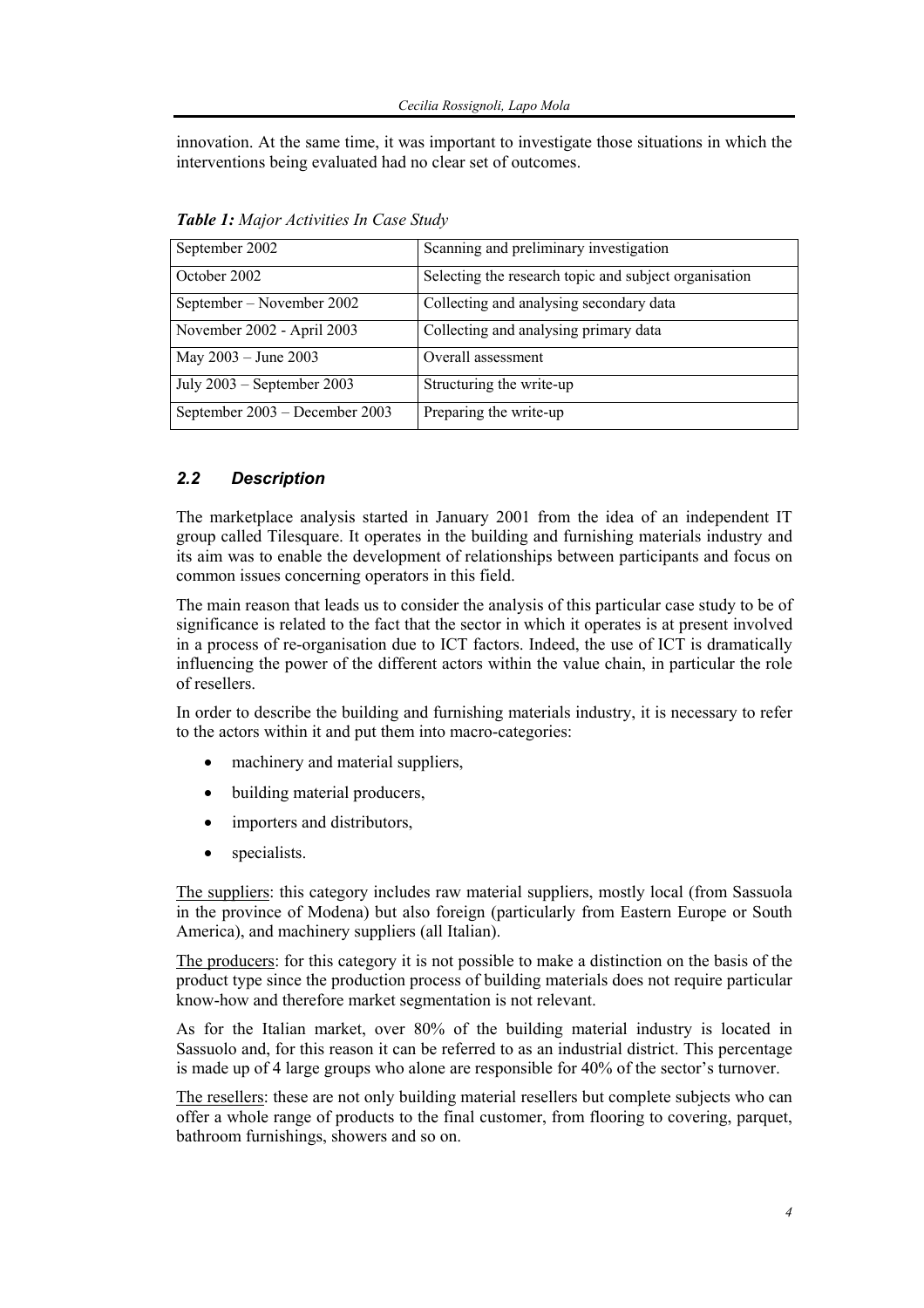It is particularly interesting to analyse the evolution of the producer-reseller relationship over time. For more than 40 years, the producer's policy has been to produce little so as to have the commercial leverage to force the hand of the reseller. In the last few years, also due to changes in the regulations (especially with the introduction of a new law that has made investments into technology easier), there has been a sudden change of perspective. New investments have produced an abundance of offers (4 times as much is produced) which does not g hand in hand with the development of the outlet market, which has more or less stayed the same. The logical consequence is to increase the contractual force of the reseller with respect to the producer. The reseller himself thus develops, he is no longer just the producer's customer, but a real businessman.

If the producer is not interested in lowering the costs, the boost in this direction comes from the reseller. The success of Tilesquare enters into this context as it was originally intended to be an instrument in the hands of the producers but it became a strong point for the resellers instead. ICT is favouring the creation of a real network of resellers to whom a certain number of producers are linked.

The specialists: this category mainly includes architects or free-lance professionals specialised in internal design. These are people who operate exclusively for resellers and who prepare projects on commission. In the traditional value chain of the building and furnishing industry, to achieve the project or the final study of the interior required, the customer goes to the reseller and must spend a certain length of time with him to arrive at an accurately detailed project but this, however, does not take advantage of the law of simultaneity. As will be seen, through the use of a particular software (3Dweb) that Tilesquare places at disposal, these limitations can easily be overcome.

In this case Tilesquare has shown a deep sensitivity and has embraced the EMP as an opportunity and not as a threat.

The EMP is open not only to firms and people connected with the building and furnishing materials industry, but also to final consumers that are interested in seeing the content of the web.

To understand the way Tilesquare works, it is necessary to take a look at the modalities offered to each individual actor when becoming a part of the portal.

The suppliers can access the EMP with a single window modality or can present and manage a real electronic catalogue to promote the sale of their products.

The producers access the EMP in order to link up with their suppliers and resellers. They can carry out product or company research and access the sites of all the network participants.

The resellers have a choice of three modalities: "simple registration", "3D registration" and "Tilesquare point".

With "*simple registration*" the reseller can access reserved areas that allow him to see the producers' special offers every day (on the portal) and he can ask for quotations, orders and reorders to be directed to the producers on the site. This is aimed at small resellers who have little or no experience with information systems. It is a professional technology access type, which solves many typical problems without any particular investment.

The "*3D registration modality"* uses 3D designing software. With this registration the reseller can only use the products of the producers present on Tilesquare.

The "*Tilesquare point*" modality is the complete module that Tilesquare offers to medium-large resellers and places strong emphasis on customer service. It is a web within Tilesquare that has applications for the organisation of its own catalogue, the optimisation of the communication procedure with the suppliers and collaborative functions for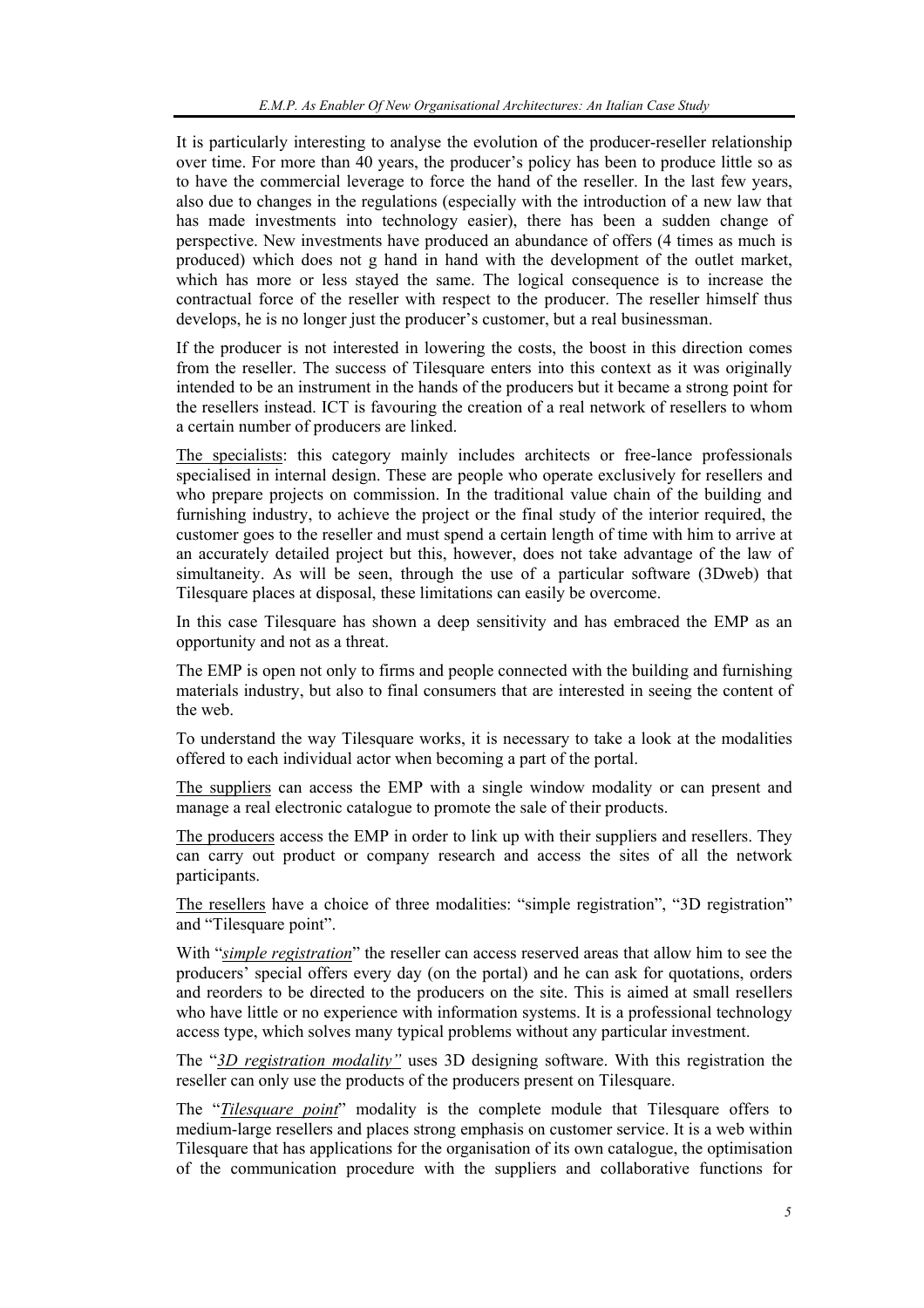efficiently communicating with its own customers. This module makes it possible to insert producers that are not on the site into the catalogue as well.

In fact, the producer can decide to be visible to everyone (this is only true of a few producers), by means of a transparent catalogue. Alternatively, he can decide to be visible only to his customer resellers (a password is needed for this and a kind of extranet is created).

In this way, in his catalogue the reseller can have the producer's products in a transparent catalogue and has the possibility of personalising exclusive relationships with some producers with whom "privileged" relations can be entertained.

To participate in this virtual web organisation it is necessary for the company to pay a year's subscription. After this there are no additional costs when a participant trades within the system.

Tilesquare is an independent company and its partners had no previous experience in the building materials industry. This choice is due to the fact that the company wanted to remain neutral as regards information, transactions and activities carried out in the virtual square and also guarantee the maximum level of privacy for all data collecting within the IT infrastructure.

A managing director who was already familiar with the building and furnishing material industry was nominated.

The **first phase** (January 2001- December 2001) was uncertain. The initiative considered producer needs to be of primary importance. However, this priority disregarded the previously existing relationships between participants and considered all the parties as being of equal importance. This eventuality wasn't appreciated by those who, for example, had been operating in that field for several years, and/or had invested a lot in advertising to promote and distinguish their products.

Therefore, in this initial phase was rather shaky because of the risk to the producers, especially the "old" ones who felt threatened by competitors who had quality products even though they were less visible commercially on the world market. Therefore, the first factor to point out is the risk or threat that the EMP represented for this category of participants in this initial phase.

In the **second phase** (December 2001 - October 2002) Tilesquare introduced a new type of software that was very useful in facilitating the sales activity of the resellers. It is important to look closely at this aspect in terms of the distribution of innovative software in order to understand the change that ITC induced regarding organisation and therefore the success of EMP itself. The software is installed at the resellers who adhere to the EMP. It is a support programme for the sale of building and furnishing materials and not software that has been developed through automatic designing. Its main feature is that it is easy to use especially considering the fact that the reference target is the reseller who frequently is not practised in information systems. Another strong point of this software is the speed at which the design draft of an interior can be achieved (it takes advantage of the law of simultaneity).

This is substantially a reproduction on a squared sheet onto which the perimeter of the interior to be designed is traced. Then the room is put into perspective as regards height. The coverings are added, the exits and the furnishings. In a very short time (a few minutes) it is possible to have a 3D low-resolution reproduction of the interior required. It is also possible to have a high-resolution photograph to show the effect in as much detail as possible. As for the coverings and the furnishings, every reseller has his own personalized supplier grid from which to choose.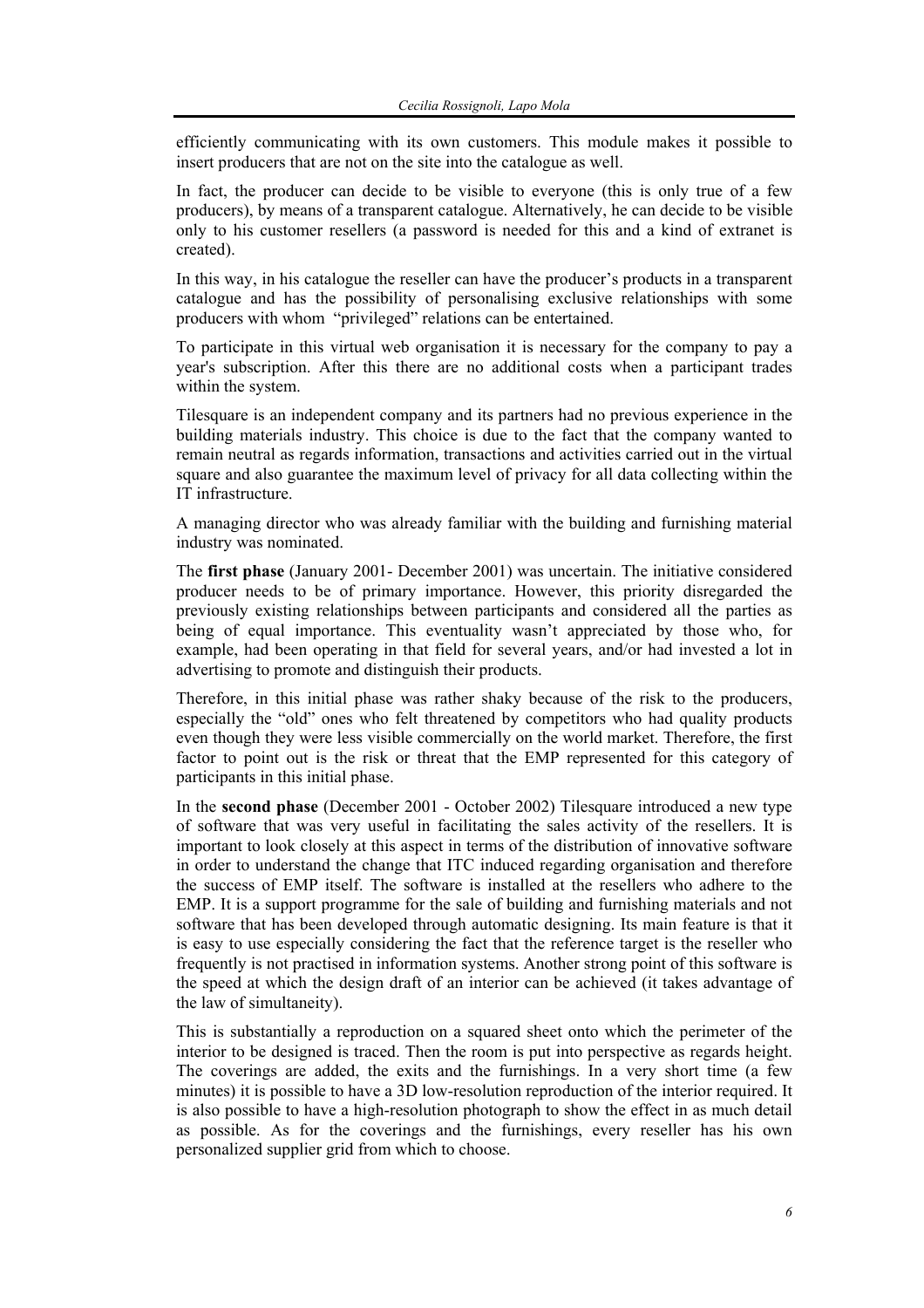With 3Dweb, once the parameters have been set and the materials chosen, it is possible to have a quotation in real time, even on the basis of any discount policies that each individual reseller can acquire from the producers. Each reseller enjoys special purchase conditions, even with just a few producers, so it is actually impossible to establish standards from the management and accounting points of view. However, the hypothetical transaction is made with the utmost discretion and with absolutely no interference from the managers of the virtual market.

Another peculiarity of the software is that it allows the reseller to offer his customer a range of products which includes more than the typical building and furnishing range.

To understand the importance of resellers in Italy, it is well to point out that 85% of this type of market is controlled by 10% of large resellers. So, one of the main objectives of Tailsquare was convince these large resellers to join the EMP.

In the **third phase** (October 2002- June 2003), Tilesquare was able to convince resellers and producers to operate within this new type of market. From the beginning there were opportunities to offer a large number of services that would allow the participant to work better. To avoid creating confusion between parties, Tilesquare decided to make only a few services available to start with and gradually release additional services, so that there would be time to train users in how to take advantage of all the benefits obtainable through the use of EMP services.

This gradual addition of services is the real strong point of the application: the widespread use among all the participants of these services has led to the homogenisation and standardisation of the link between producer and reseller. No more individual programmes for each individual producer but just one programme that manages the entire category upstream of the reseller. Before this there was an ad hoc programme for every single producer or product line with the inevitable management problems for the reseller.

It should be pointed out that one large producer, who was already present in the world markets, refused to participate in the EMP because he had already invested rather heavily in order to automate the communication flows with his own resellers. He would have taken part if the whole digital market had adopted his standards. This request was denied by the EMP management and explains the absence of this producer at the beginning. Later, the same producer, under a different brand name, subscribed to the EMP accepting the standards that all the EMP participants share.

Tilesquare is a kind of virtual warehouse: the reseller knows the availability of a determined product at any given moment, he can find out the delivery times and all the connected conditions. Furthermore, it is also possible to carry out continual trekking of the goods concerned with instant monitoring.

The portal also offers the possibility of updating catalogues instantly, of introducing new products as well as new lines, of offering special conditions for leftover stock (in the special offer section).

The resellers enrolled in the EMP can offer their own customers exclusive rights to some series of products that are only available in their catalogues. In perspective, the offer of standard packages of products could be possible with access for both the enlisted reseller (through a password) and the final customer (free access). Exclusive rights are formulated in a legally guaranteed written contract.

Another service that Tilesquare offers is the possibility to access the CWW site, which is the most influential on-line magazine in the building and furnishings sector, guaranteeing the reader with continually updated news and statistics.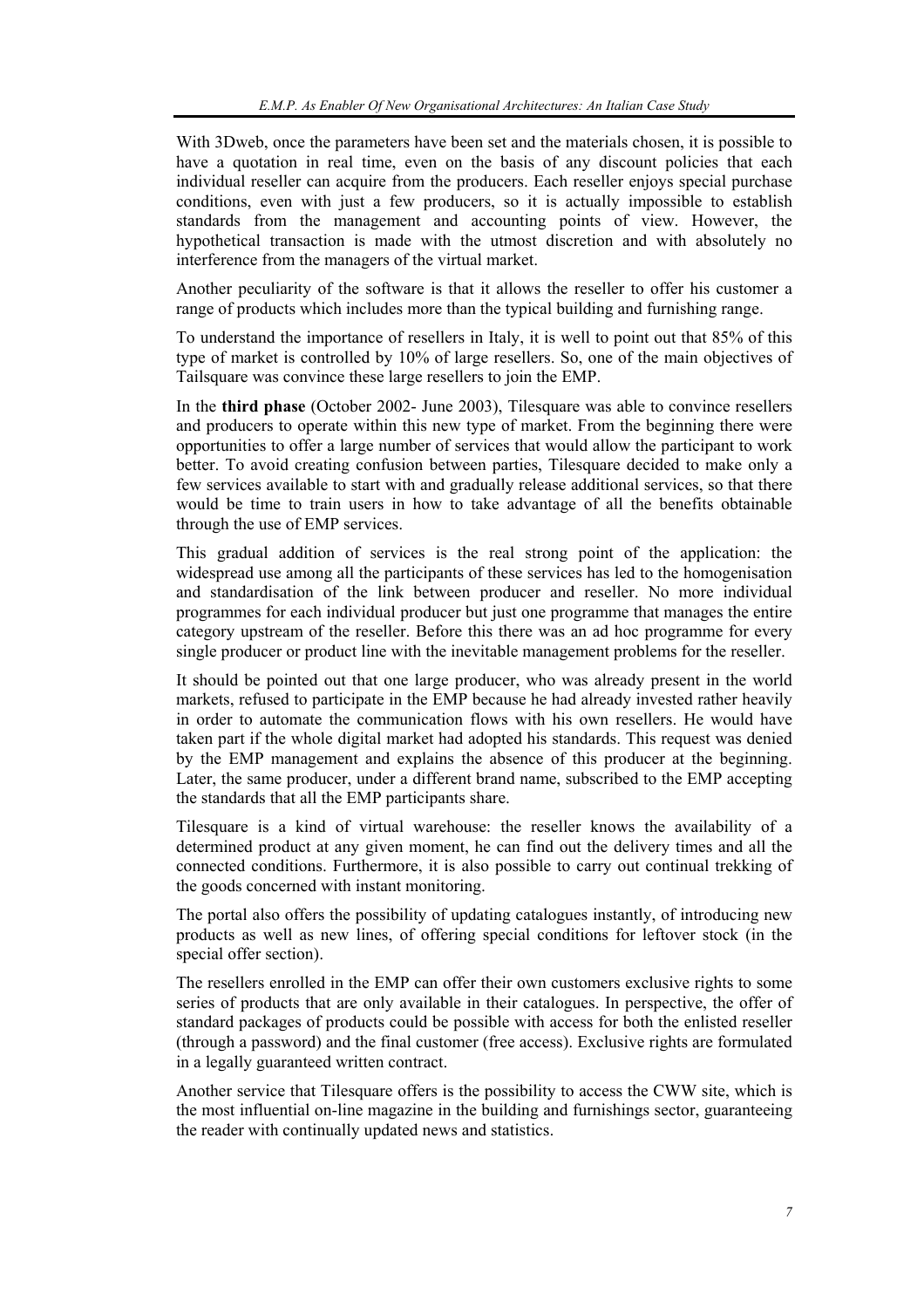Tilesquare's experience can be considered a good case study as it demonstrates the ability of the management to immediately understand the suitable parties that could be interested in benefiting from this new type of virtual organisational form, despite a shaky start.

Within relatively few years, Tilesquare has acquired a good reputation and more than 1000 participants have collaborated with this initiative. Problems could arise from producers that are afraid of losing their competitive edge that they have succeeded in establishing over the years. These producers want to defend the power they had within the value chain of the building and furnishing materials industry.

## **3 A Theoretical Perspective Of EMP**

EMPs are intermediaries that use ICT capacities to favour inter-organisational relationships in an industrial sector.

The main objective of an e-marketplace is to facilitate business relationships among participants using the Web. In an EMP context, inter-organisational relationships are managed by business-to-business systems. What is happening in practice is that the B2B world is influencing, and will continue to influence more and more in the future, interorganisational operating roles, especially in the value chain context. In the field of Information Systems studies, new research questions are emerging.

Straub and Waston (2001) suggest the following table regarding the main goals and the key research questions in relation to B2B issues.

|                       | Goal in Practice                          | <b>Key Research Questions</b>                                                                                                                |
|-----------------------|-------------------------------------------|----------------------------------------------------------------------------------------------------------------------------------------------|
| Strategy              | Exploring successful<br>$NE2$ Initiative  | What are the strategies, particularly IS ones,<br>that transform a firm into a successful NEO <sup>3</sup> ?<br>And what are the inhibitors? |
| Organisational design | Choosing and justifying<br>virtual design | Which virtual design increases the<br>effectiveness of flows in B2B and B2C?                                                                 |
| Metrics               | Validating e-metrics                      | Which critical constructions and measures<br>explain net enablement?                                                                         |
| <b>ICT</b> Function   | Creating the ICT<br>infrastructure for NE | Which ICT infrastructure or development<br>capacity leads to favorable outcomes for<br>NEO <sub>s</sub> ?                                    |

*Table 2: Key research Question. Overarching Issues* 

IS literature offers several different definitions concerning this organisational form. First of all there is the example of Malone et al. (Malone, Yates, Benjamin, 1987) who considered EMP as "Information-Technology Based Governance Mechanisms", i.e. mechanisms used to manage information based on information and communication technology.

Kaplan and Sawhney (2000), however, suggested a classification based instead on the firm's purchasing behaviour. Sculley and Woods (2001) demand different types of EMP in accordance with the different transaction mechanisms adopted by the firms.

 $\overline{a}$ 

 $2$  NE= Net Enablement

<sup>&</sup>lt;sup>3</sup> NEO= Net Enabled Organisation which co-ordinates its activities and interacts with its stakeholders through the exchange of messages over electronic networks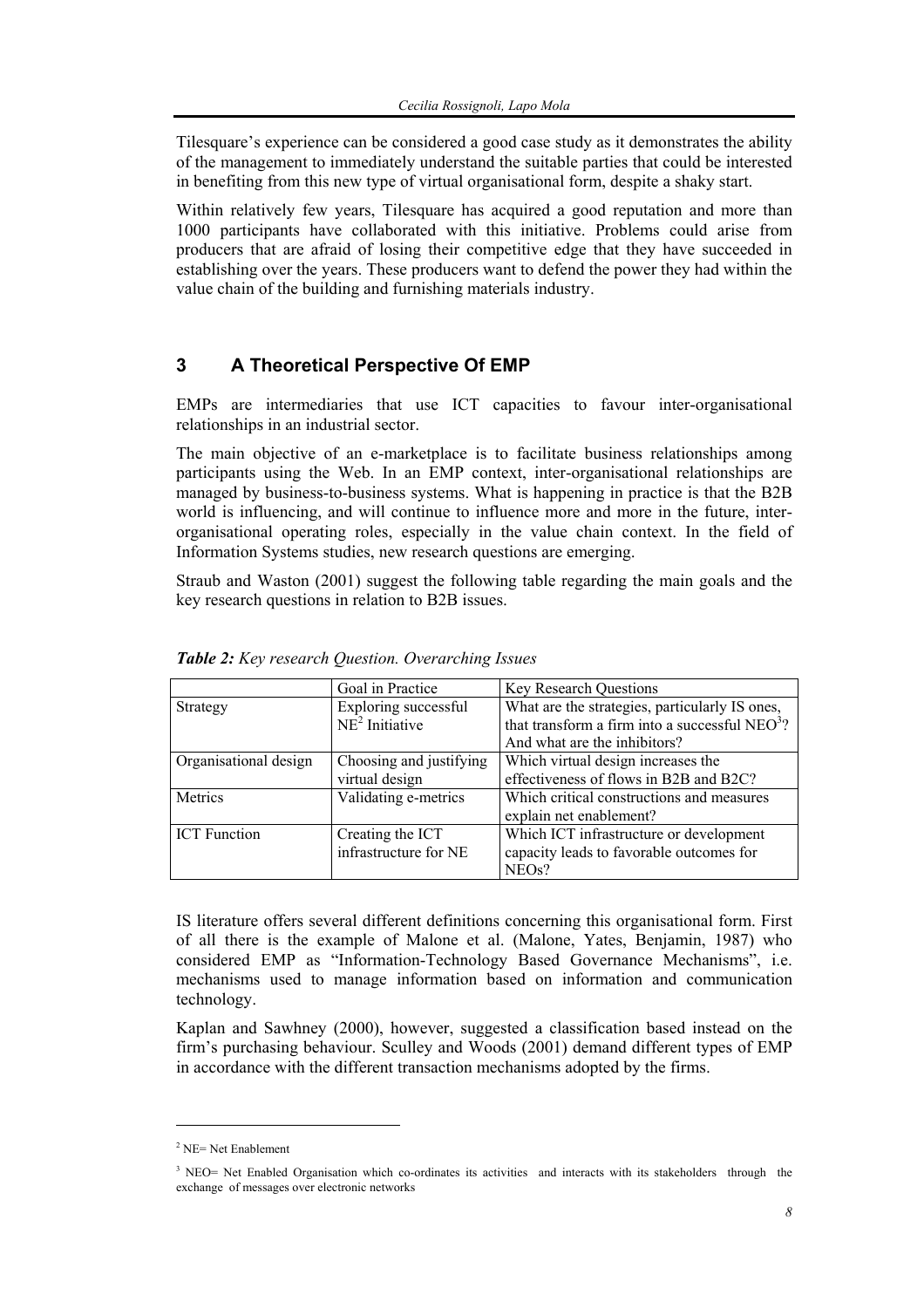A shared opinion is the one adopted by Brooks and Dik (2001) who classified three different types of EMP: 1. Private trading exchange; 2. Industry consortia; 3. Independent electronic marketplace. The case study analysed in this paper could be considered as a hybrid form between case 2 and case 3.

As already said, the Transaction Costs Theory can help to understand the perspective of EMP and the reasons why outsourcing strategies are adopted, but, after a certain point, this theory no longer helps to interpret new organisational forms. This theory does not deal with some useful factors for understanding the implication of EMP within the different industrial sectors.

The main aspects that this theory ignores or does not take into consideration with the necessary importance are (Christiaanse, Markus, 2002):

- the benefit of integration, i.e. the advantage that can be gained from the opportunity of collaborating in other than trading operations;
- the importance of extended and pre-existing relationships within the value chain of participant organisations;
- the significance of non economical factors, for instance, power (Pfeffer, 1981).

The case study analysed in this paper confirms all of the three aspects focussed on by the authors Christiaanse and Markus. The main difficulties that emerged in Tilesquare were initially problems in the management of power.

The power question had an essential influence on this EMP's chances of survival.

Failure to comprehend the benefits that could be obtained by accessing a new generation of users, the traditional hold of the producers could have caused the failure of the whole initiative. Moreover, in Tilesquare's case, the quality of relationships enjoyed by the management, both before and after the start of the EMP, assumed great importance.

The possibility of integrating all data concerning the value chain participants on the same web has been the main source of attraction for resellers and consequently the cause of the EMP's success.

Strategic Network Theory could be appropriately adopted to interpret EMP phenomenon from a theoretical point of view. Strategic network theory was proposed by Ouchi (1980) who categorised the hierarchical governance mechanism into two groups: bureaucracies and clans. At the beginning, this concept only referred to intra-firm relationships, but was later applied to inter-organisational relationships and defined as a network. For this reason, strategic network theory enlarges Transaction Cost Theory and tries to interpret the long term relationships among firms considering the reduction of transaction costs that a network collaboration brings about (Jarillo 1988; Christiaanse, Kumar, 2000).

### **4 Conclusion**

There is an evolving stream of thought that has characterized organisational studies and IT research. These two branches of knowledge, in particular areas, need to continue to be developed simultaneously. A new emerging discipline is coming to light. It is a form of hybrid research (Olrlikowski, Barley, 2001) appropriate for the study of new organisational phenomenon and for referring to other organisational theories, previously unused in the interpretation of this type of phenomenon.

This could be an appropriate route to follow in order to understand the rapid and continual changes that provoke the creation of new organisational forms.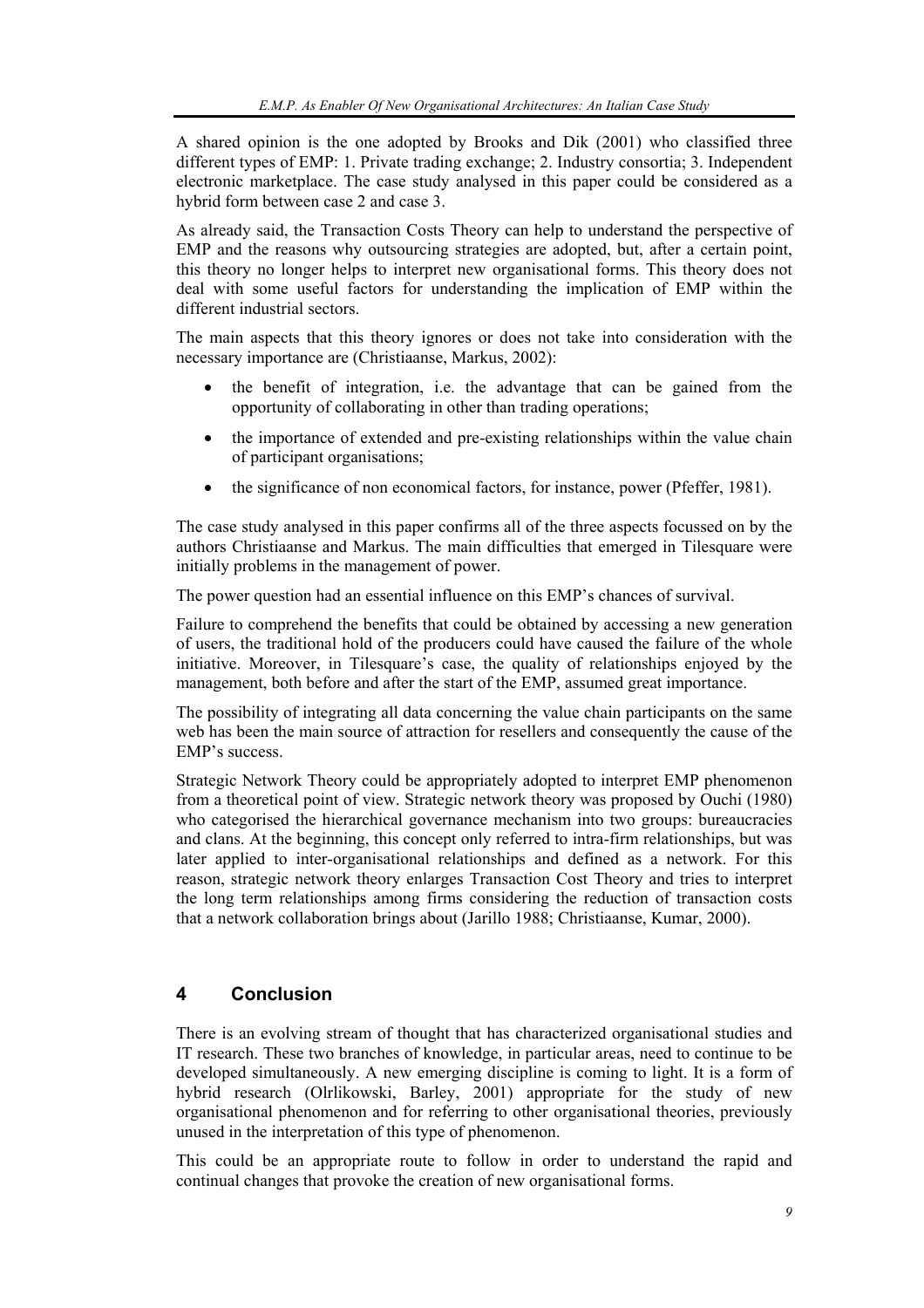In this paper, the authors have analysed the existing relations between organisational and technological innovation underlining the increasing weight ICTs are assuming in organisational studies, focusing the attention on organisation design.

The paper also analysed how great use of new technologies could facilitate the emergence of new intra- and inter-organisational relationships.

Some new organisations have been interpreted in the Information System literature using Transaction Costs Theory. On the other hand, the limitations of this new approach must be considered showing how the Strategic Network Theory could provide useful frameworks for understanding the new phenomena that are distinguishing some industries.

Using the case study approach, the development of an EMP in an Italian industrial district and the noticeable organisational impacts have been analysed.

The author used the research work of Christiaanse and Markus (2002), who have worked on new organisational assets and develop of B2B in an EMP context, to aid his analysis*.* 

This case study shows how the widespread use of ICT has favoured the development of a network with about 1000 participants. Even if difficulties were encountered at first, within three to four years the number of participants has constantly increased involving above all foreign participants who have used the technology as a vehicle of intraorganisational integration. In fact, it can be seen that the EMP, originating in Italy with Italian participants, has gradually become larger, encompassing mainly resellers who operate in the East European markets, with some participants from Thailand too. The ease and simplicity with which this increase in participants from other countries occurs in respect to Italy is due to the optimal use of ICT, which facilitates the communicative effect and integration between participants. Little has been mentioned in this case study about the brokerage effect as transactions are still made with traditional methods with a direct meeting between buyer and seller. The next development phase of Tilesquare will also concentrate on this aspect, but, at the moment, this is not one of the priorities of the services offered which are more geared towards the communication and integration aspects. Once these aspects are satisfied, the need to manage the brokerage component will emerge more strongly.

It is therefore beyond any doubt how, as underlined by Straub and Watson (2001), the conduct of net-enabled business, and various know-how like electronic commerce (EC) or e-Business, have changed the landscape and opportunities for IS research by shifting the focus from internal to consumer/partnership systems.

Kambil and Van Heck (1998) have argued about how networks transform organisations: they enable information to support, enhance, and substitute physical processes (i.e. physical costs, including logistics of goods and services movement from source to destination) with logical processes (i.e. information costs).

The authors of this paper agree with Straub and Watson on the above characteristics of the NE (Net Enablement) revolution, which places IS research at centre stage of the most exciting organisational and social phenomenon of our times. Straub and Watson argued that "information and systems that deliver this information are integral to causes, processes, and outcomes of net-enablemement, no matter which other factors might be driving NE".

The research lines initiated with this work will encourage further contributions to make a deeper study on the theme concerning the initial research question: to what degree can ICT favour the development of organisational forms, especially strategic networks, considered as a new way to govern transactions? The question which authors are asking of themselves is to what degree does the use of networks really represent a new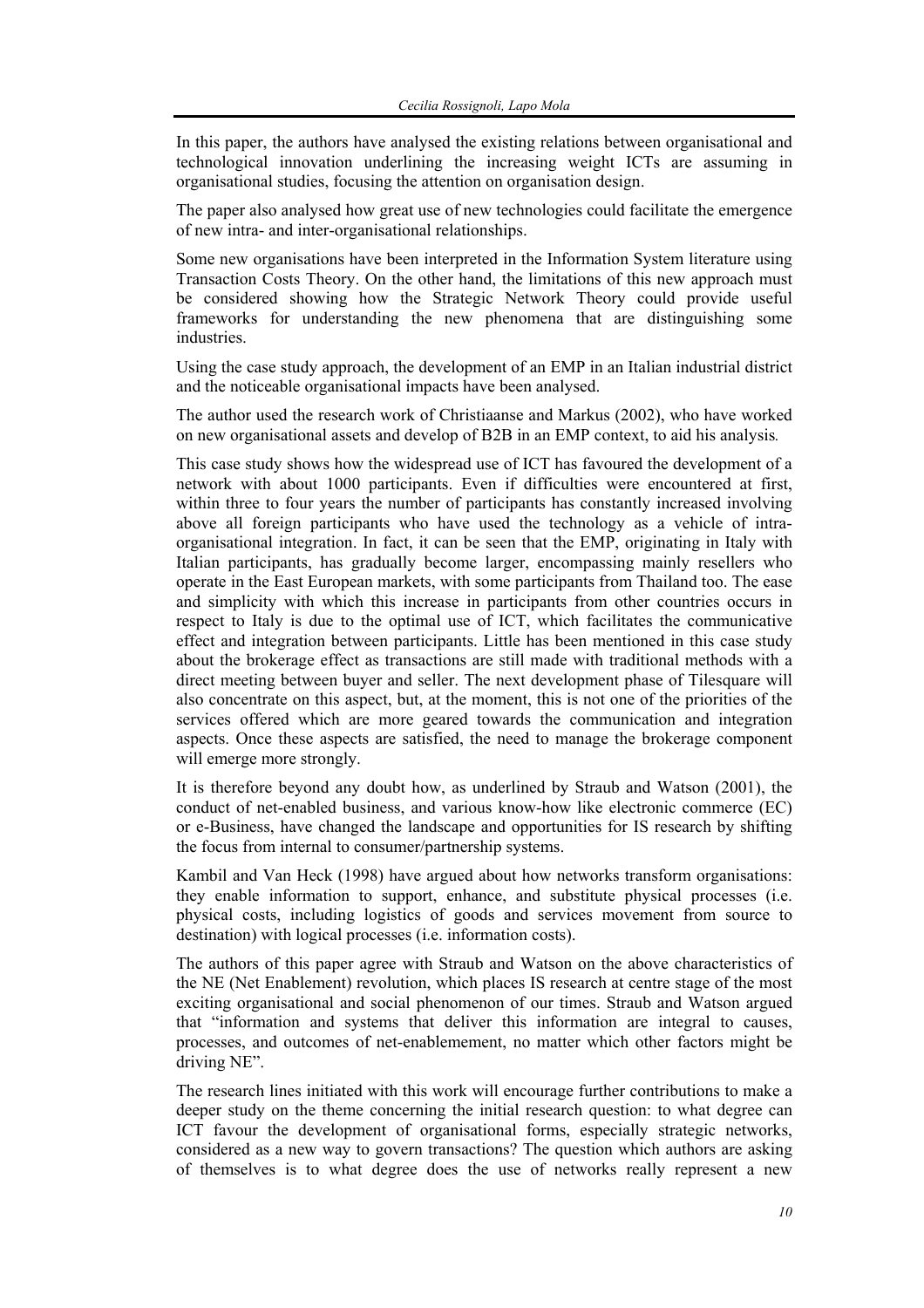organisational form, as illustrated by Castells in his many contributions (Castells 2000/2002), or perhaps the question has not yet been clearly defined and, to quote Kallinikos again, still needs to be identified: "…to identify a set of crucial issues associated with the emergence of networks as alternatives to organization and markets".

#### **References**

- Benbasat, I. (1984). "An Analysis of Research Methodologies," in McFarlan, F. W. (Ed.) The Information Systems Research Challenges, Boston, MA: Harvard Business School Press, 47-85.
- Brooks J., Dik R., (2001). "B2B eMarkets: The Smart Path Forward", Accenture,.
- Campbell, D. T. (1975). "'Degrees of Freedom' and the Case Study," Comparative Political Studies, (8) 2, pp. 178-193.
- Castells, M (2001), The Internet Galaxy. Oxford University Press, Oxford.
- Ciborra, C (1993), Teams, Markets and Systems. Oxford University Press, Oxford.
- Costa G. (a cura di), (2001). "Flessibilità & Performances. L'organizzazione aziendale tra istituzioni e mercati", Isedi, Torino.
- Christiaanse E., and Kumar K., (2000). "ICT Enabled Co-ordination of Dynamic Supply Webs", International Journal of Physical Distribution and Logistics Management (30:3/4), 268-285.
- Christiaanse E., Markus L., (2002). "Business to Business electronic marketplaces and the structure of channel relationships", in Proceedings of the ICIS 2002, International Conferences on Information Systems, Barcelona, 18-21 December.
- De Marco M., (2000). " I Sistemi Informativi Aziendali", Franco Angeli, Milan.
- Dukes, W., (1965). "N=1,"Psychological Bulletin, (64) 74-79.
- Fowler A., Jeffs B., (1993). "Examining Information Systems Outsourcing: a Case Study", Journal of Information Technology, Vol.13 N.2.
- Fulk J., De Sanctis G., (1995). "Electronics Communication and Changing Organisational Forms", Organisation Science, Vol.6 N.4.
- Hamel, J., S. Dufour, and D. Fortin (1993). Case Study Methods, Beverly Hills, CA: Sage Publications, Inc.
- Jarillo J. C., (1988) "On Strategic Networks", Strategic Management Journal (9), January-February 31-42.
- Kallinikos, J. (2003) "Networks as Alternative Forms of Organization: Some Critical Remarks", 11th European Conference in Information Systems, New Paradigms in Organizations, Markets and Society, Napoli, 16-21 June, 2003.
- Kambil A., Van Heck E., (1998). "Reengineering the Dutch flower auction: a framework for analysing exchange organisations". Information System Research Vol.9 N.1 1-19.
- Kaplan S., Sawhney M., (2000)."E-hubs: the new B2B marketplaces", Harvard Business Review, May-June.
- Lee, A. S. (1989) "A Scientific Methodology for MIS Case Studies," MIS Quarterly, (13)1, 33-52.